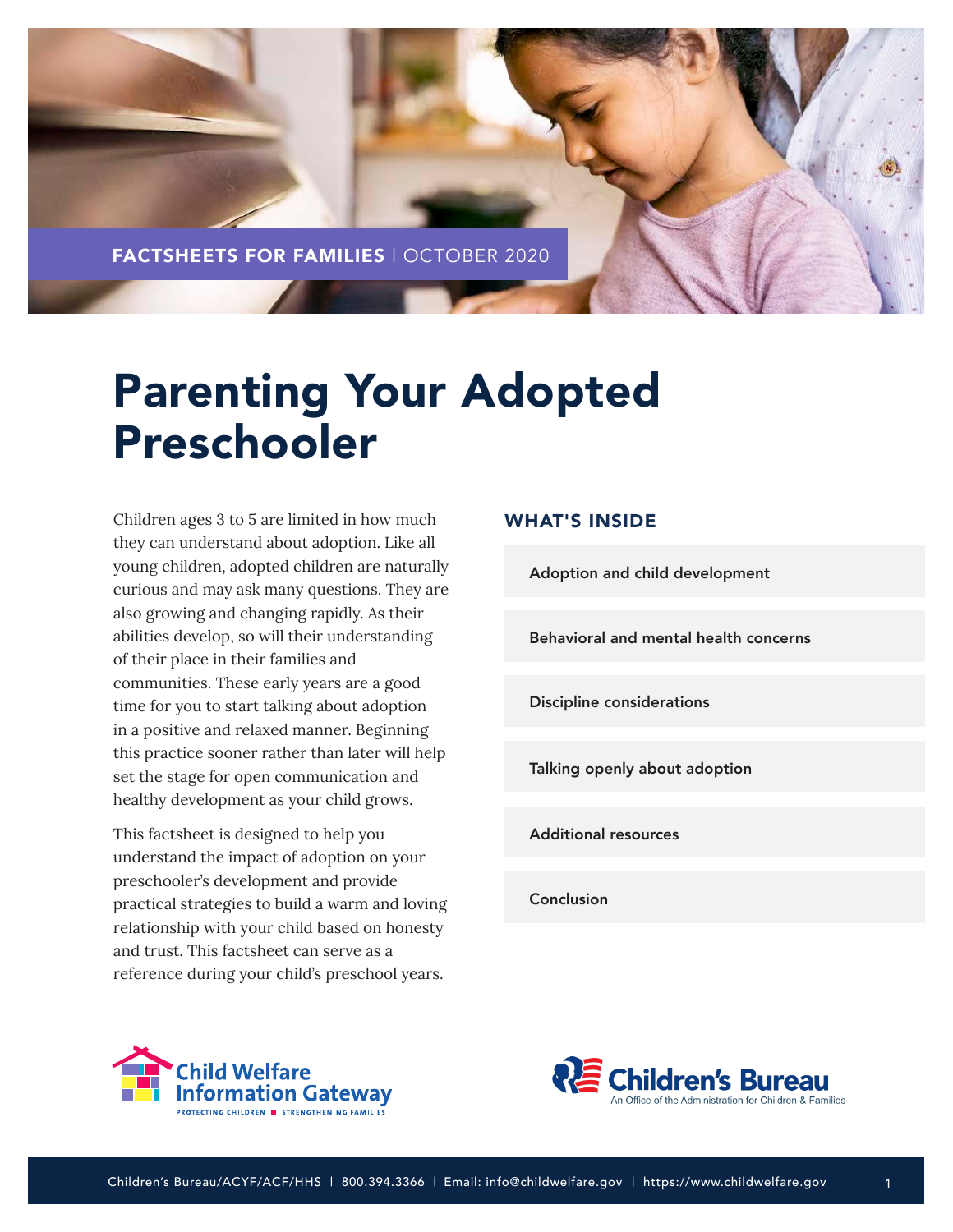## <span id="page-1-0"></span>ADOPTION AND CHILD DEVELOPMENT

It is important to understand the typical developmental tasks and needs of preschoolers, as well as how adoption-related experiences may affect them. This will help you better meet your child's needs, promote a closer relationship, and identify and address any potential developmental delays.

#### PRESCHOOL DEVELOPMENT

Preschoolers don't need special classes or expensive toys to learn and grow. Simple everyday interactions, such as singing, talking, touching, rocking, and reading, can help create a bond with your child and support healthy growth. Being aware of key milestones and typical behaviors that can surface in young children can help you better understand your child's development and emotions. The following resources offer positive parenting tips, information on safety and health, and more.

- **Example 1** ["Adoption: Developmental Ages and Stages",](https://qic-ag.org/wp-content/uploads/2018/05/Adoption-Ages-and-Stages-TARGET-final-pdf.pdf) a webinar from the Quality Improvement Center for Adoption and Guardianship Support and Preservation
- Preschoolers (3–5 Years of Age)-[Developmental Milestones,](https://www.cdc.gov/ncbddd/childdevelopment/positiveparenting/preschoolers.html#:~:text=Children%20reach%20milestones%20in%20how,children%20outside%20of%20the%20family.) a Centers for Disease Control and Prevention (CDC) webpage
- **[Preschooler Development](https://medlineplus.gov/ency/article/002013.htm), a National** Library of Medicine webpage
- **[Understanding Developmental Stages](https://www.childwelfare.gov/topics/preventing/promoting/parenting/understanding/) and** [Adoption and Developmental Stages,](https://www.childwelfare.gov/topics/adoption/adopt-parenting/stages/) two sections on the Child Welfare Information Gateway website

## EFFECTS OF EARLY EXPERIENCES ON DEVELOPMENT

Children's brains grow rapidly during the first years of life and are shaped by their experiences, both good and bad. When the brain is stimulated in positive ways, connections related to those experiences form (for example, talking and singing with and reading to your child helps develop the connections related to language). Negative life experiences—such as maltreatment, involvement with the child welfare system, and institutionalization—also impact brain functioning and are risk factors for cognitive, emotional, social, health, and developmental delays. They may also cause sensoryprocessing issues, where children can be either sensory seeking or sensory avoiding as a means of calming their nervous systems.

## GAPS IN DEVELOPMENT

Children who spent a lot of time in an institution and/or who experienced maltreatment may not have learned how to communicate well or express their feelings. Young children in institutional care (e.g., orphanages) are at risk for delays in mental, social, and physical growth. They also may have challenges processing sensory information or with balance and movement. If this was your child's experience, your child's developmental age may fall short of his or her chronological age, and it may be helpful to think of your child as being younger. This reduces expectations that can frustrate a child or damage his or her self-esteem.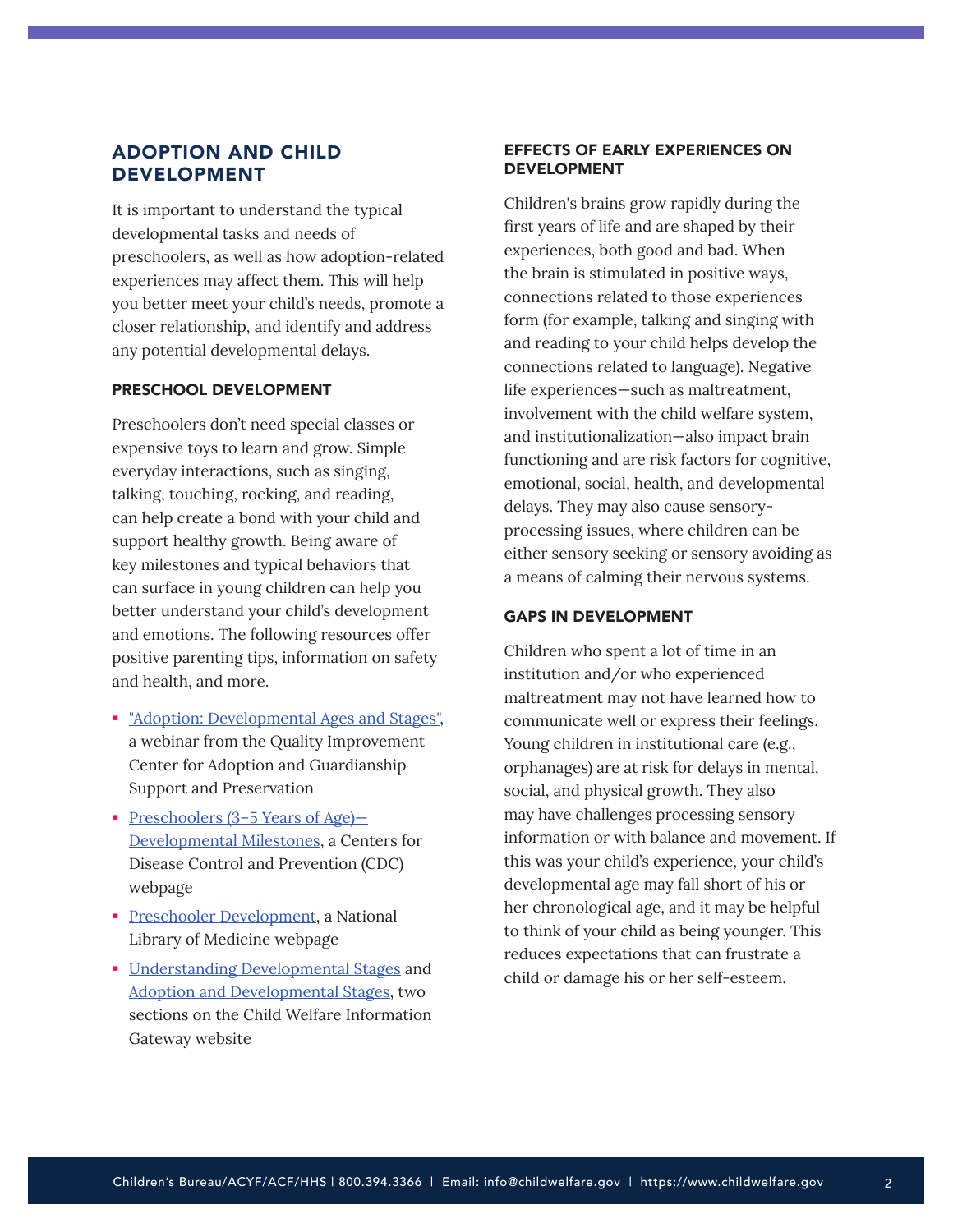<span id="page-2-0"></span>While access to your child's background and medical history is essential, detailed information is not always readily available for a variety of reasons. For help in retrieving important details about your child, consult Information Gateway's *[Obtaining Background Information](https://www.childwelfare.gov/topics/systemwide/laws-policies/statutes/collection/)  [on Your Prospective Adopted Child](https://www.childwelfare.gov/topics/systemwide/laws-policies/statutes/collection/)*  and *[Providing Adoptive Parents With](https://www.childwelfare.gov/topics/systemwide/laws-policies/statutes/collection/)  [Information About Adoptees and Their](https://www.childwelfare.gov/topics/systemwide/laws-policies/statutes/collection/)  [Birth Families](https://www.childwelfare.gov/topics/systemwide/laws-policies/statutes/collection/)*.

If you notice significant delays, loss of previous skills, or extreme behavior, contact your child's doctor. You should also report if your child has excessive reactions to touch, light, sounds, and motion. A medical professional can help assess your child's development and determine if serious delays exist. Under Federal law, a young child who might have a physical, sensory, mental, or emotional disability is guaranteed the right to an assessment. If your child receives Medicaid, screening is free through the Early Periodic Screening, Diagnosis, and Treatment program. If you disagree with your professional, seek a second opinion or press for further testing.

If your child is found to have a disability, he or she might be eligible for early childhood special education. This can include speech therapy, occupational or physical therapy, and counseling. Some services can be provided at home, while others may be offered at a child development center. For information about early developmental and behavioral screening, visit the U.S. Department of Education's webpage [Birth to 5: Watch Me Thrive: Promoting Early](https://www2.ed.gov/about/inits/list/watch-me-thrive/index.html)  [Developmental and Behavioral Screening](https://www2.ed.gov/about/inits/list/watch-me-thrive/index.html).

For more information, see the CDC webpage on [developmental disabilities](https://www.cdc.gov/ncbddd/developmentaldisabilities/index.html) and the Information Gateway webpage, [Postpermanency Services](https://www.childwelfare.gov/topics/adoption/adopt-parenting/services/disability/)  [for Children With Disabilities](https://www.childwelfare.gov/topics/adoption/adopt-parenting/services/disability/).

## BEHAVIORAL AND MENTAL HEALTH CONCERNS

Preschool-age adopted children, like all young children, may wrestle with a host of behavioral and mental health issues that impact their behaviors and emotions. Understanding the experiences and emotions behind the behaviors can help you respond appropriately and, in turn, help your child. It is important not to take these behaviors personally but also to understand that how you react to a child's behaviors and emotions can cause them to escalate or calm down. This section explores some of the experiences and conditions that can trigger certain emotions or behaviors.

## ADOPTION-RELATED LOSS AND GRIEF

Without the proper interventions or counseling, children who experience separation from their birth parents may feel an unresolved sense of grief that can persist into adulthood. Even children adopted as infants will experience grief about the loss of their birth parents and a potential life with them. These feelings may recur as they age, particularly at milestones in life, even when the adoption was a positive experience. Unresolved grief can affect a child's emotional and mental development.

Children adopted as preschoolers often feel sad or angry about their separation from the people they remember. This may include birth family members, foster parents, and/or brothers and sisters. Young children may experience grief and need to mourn and work through loss. You can help your child by answering questions honestly, accepting their feelings, and helping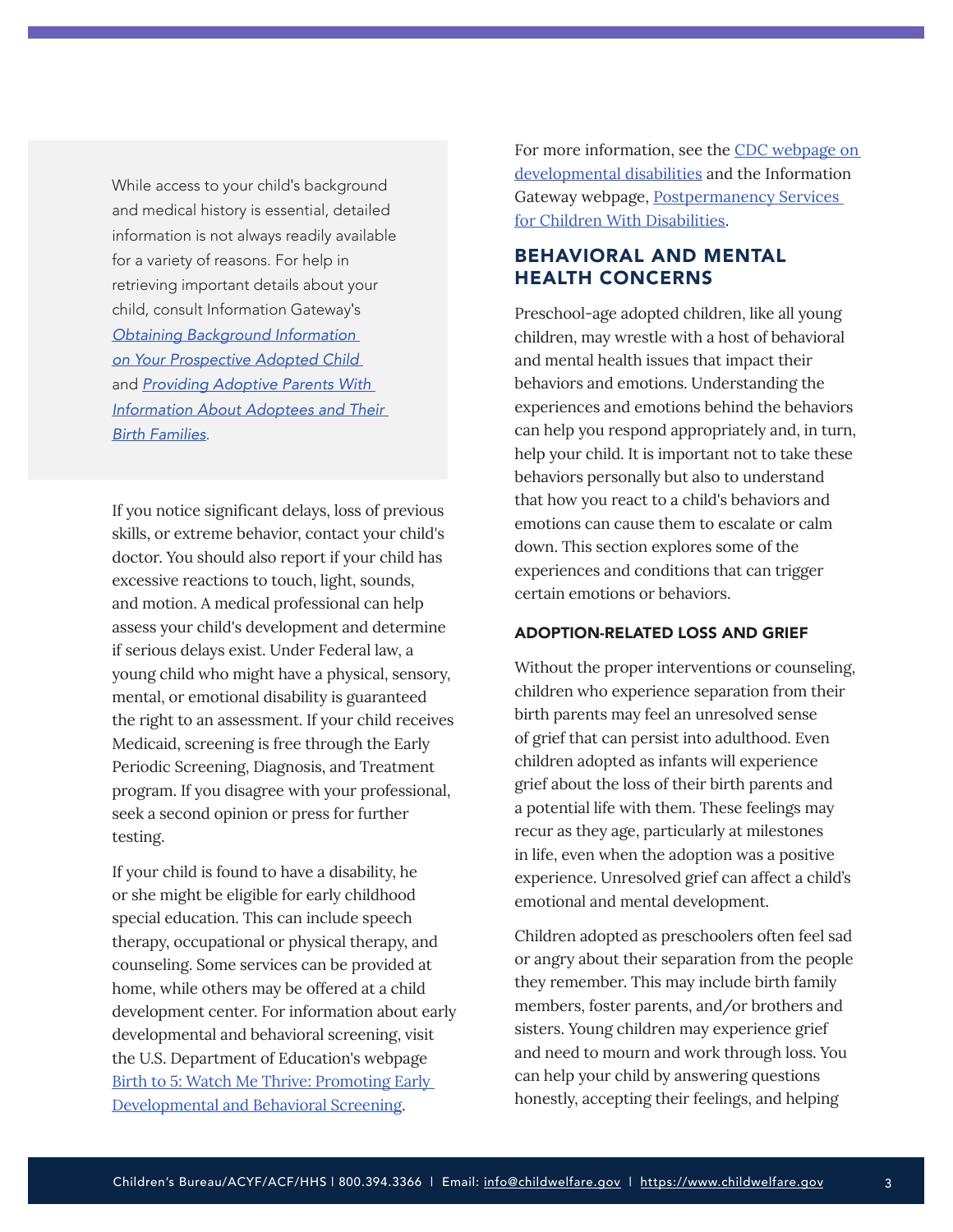them remember important people in their past. It is important to accept sadness as a normal part of a child's coming to terms with adoption, and you should avoid rushing him or her through it. If, however, your preschooler seems sad or angry much of the time, seek help. Extreme behaviors or moods (control issues, withdrawal, apathy, extreme fearfulness, poor appetite, aggressiveness) may result from unresolved grief or may be signs of untreated trauma. If your child shows these behaviors, look for an adoptioncompetent therapist or counselor who specializes in young children. Ask other adoptive parents for recommendations whenever possible. In many cases, anger and difficult behaviors subside in time, after children have vented or worked through their emotions.

Learning to be comfortable with your own feelings about adoption and why you chose to adopt (e.g., infertility), and being honest about your sadness over missing out on your child's earliest experiences, can help to create a positive and significant bond with your adopted child. You may acknowledge your own sadness by saying something like, "I'm sad, too, that I didn't get to be with you when you were just a little baby, but I'm happy that your birth mother (and father) had you and that you came to live with me, and now we can always be together."

## CHILD ABUSE OR NEGLECT

If your child experienced early neglect or abuse, that experience could limit his or her physical, mental, emotional, and social development. Often children can catch up to peers, but in some cases development is permanently affected. Children whose

## Related Information Gateway Resources

- *[Finding and Working With Adoption-](https://www.childwelfare.gov/pubs/f-therapist/)[Competent Therapists](https://www.childwelfare.gov/pubs/f-therapist/)* (Factsheets for Families)
- *[The Impact of Adoption](https://www.childwelfare.gov/pubs/factsheets-families-adoptionimpact/)* (Factsheets for Families
- **Helping Adopted Children Cope With** [Grief and Loss](https://www.childwelfare.gov/topics/adoption/adopt-parenting/helping/) (webpage)

early lives are harsh and/or unpredictable may not be able to develop the trust needed for healthy coping skills. Sexual abuse can have an especially negative impact on young children by altering a child's understanding of appropriate roles and relationships. Physical abuse and harsh physical punishment may affect how a child responds to discipline.

## TRAUMA

Trauma is an emotional response to a stressful experience (such as child abuse, neglect, institutionalization, and multiple placements) that threatens or causes harm. Depending on individual temperament, resilience, and the nature of the trauma experience, trauma can overwhelm a child's natural ability to cope and interfere with physical, cognitive, emotional, and social health and development. Some of the signs of trauma in preschoolaged children include irritability (fussiness), tantrums, startling easily or being difficult to calm, repeating traumatic events in play or conversation, and delays in reaching a variety of milestones. See Information Gateway's [Helping Children Address Past Trauma](https://www.childwelfare.gov/topics/adoption/preplacement/helping/) webpage for related resources.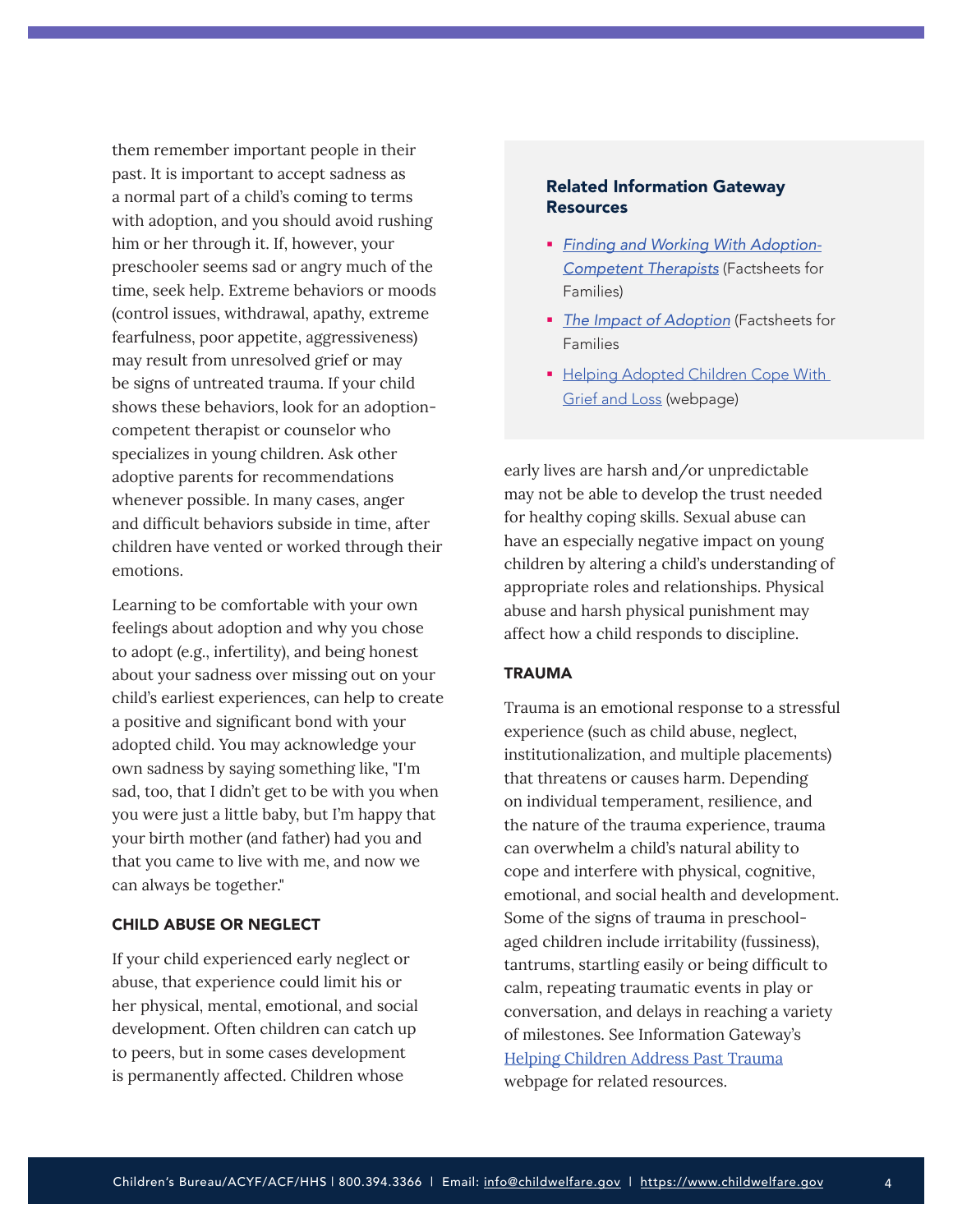#### Helping Children Overcome Trauma

Trauma can have a significant sensory impact on young children and affect their behaviors and how they relate to others. Harmony Family Center, a Tennessee-based agency offering evidence-based therapeutic services to children and families, created a [developmental timeline with specific sensory](https://f703a7d7-8ac0-4f02-8b8d-b5183e4ac074.filesusr.com/ugd/434165_476d3343f2d241c192fc53084ba610f9.pdf)  [interventions](https://f703a7d7-8ac0-4f02-8b8d-b5183e4ac074.filesusr.com/ugd/434165_476d3343f2d241c192fc53084ba610f9.pdf) (pp. 51–59) that parents and caregivers can use based on a child's developmental stage, behavior, mood, or needs. For example, if the child appears tired or underresponsive, a hand massage or music and movement games might help. If the child appears fidgety or unfocused, activities such as "wheelbarrow walks," deep-breathing exercises, or blowing bubbles might help. If the child is kicking, hitting, or throwing objects, activities such as running, throwing appropriate items (e.g., beanbags), stomping on rubber stress balls, or playing with water balloons can help redirect things. These are just a few of the several behaviors and moods and proposed sensory interventions that are included. Below are some additional resources:

- [Harmony at Home](https://www.harmonyfamilycenter.org/harmony-at-home) is another Harmony Family Center tool that shares practical tips and activities to help with parenting challenges (e.g., a trauma-responsive approach to challenging behaviors, sensory regulation, therapeutic parenting for traumatized children, story-time suggestions).
- *[Pathways to Permanence 2: Parenting Children Who Have Experienced Trauma and Loss](https://www.adoption.on.ca/pathways-to-permanence-2)* is an eight-session curriculum from ACT: An Adoption and Permanency Curriculum for Child Welfare Professionals developed by Kinship Center, a member of Seneca Family of Agencies in California.
- The American Academy of Pediatrics created a [trauma guide](https://www.aap.org/en-us/advocacy-and-policy/aap-health-initiatives/healthy-foster-care-america/Pages/Trauma-Guide.aspx) that includes links to helpful resources such as *[Parenting After Trauma: Understanding Your Child](https://www.aap.org/en-us/advocacy-and-policy/aap-health-initiatives/healthy-foster-care-america/Documents/FamilyHandout.pdf)'s Needs—A Guide for Foster [and Adoptive Parents](https://www.aap.org/en-us/advocacy-and-policy/aap-health-initiatives/healthy-foster-care-america/Documents/FamilyHandout.pdf)*, a factsheet that discusses the impact of early trauma and how to help your adopted child cope, and *When Things Aren'[t Perfect: Caring for Yourself and Your Children](https://www.aap.org/en-us/Documents/ttb_caring_for_yourself.pdf)*, a factsheet for parents that explains how early experiences can affect children emotionally and physically and impact behaviors and health.

Trauma exposure may not always be obvious. Ask your adoption professional if a trauma screening or formal mental health assessment was done, and request one if not. Discuss the availability of trauma-focused treatment. Be sure an adoption-competent practitioner is used. See Information Gateway's *[Finding and](https://www.childwelfare.gov/pubs/f-therapist/)  [Working With Adoption-Competent Therapists](https://www.childwelfare.gov/pubs/f-therapist/)* for more information.

#### INSECURE ATTACHMENT

Children who have experienced separation from their family, multiple placements, institutionalization, maltreatment, and/or involvement with the child welfare system may also exhibit problems that reflect a lack of healthy attachment to a caregiver. This can affect social and emotional development, including difficulty with social relationships, struggles with emotional regulation, aggression, low self-esteem, and depression.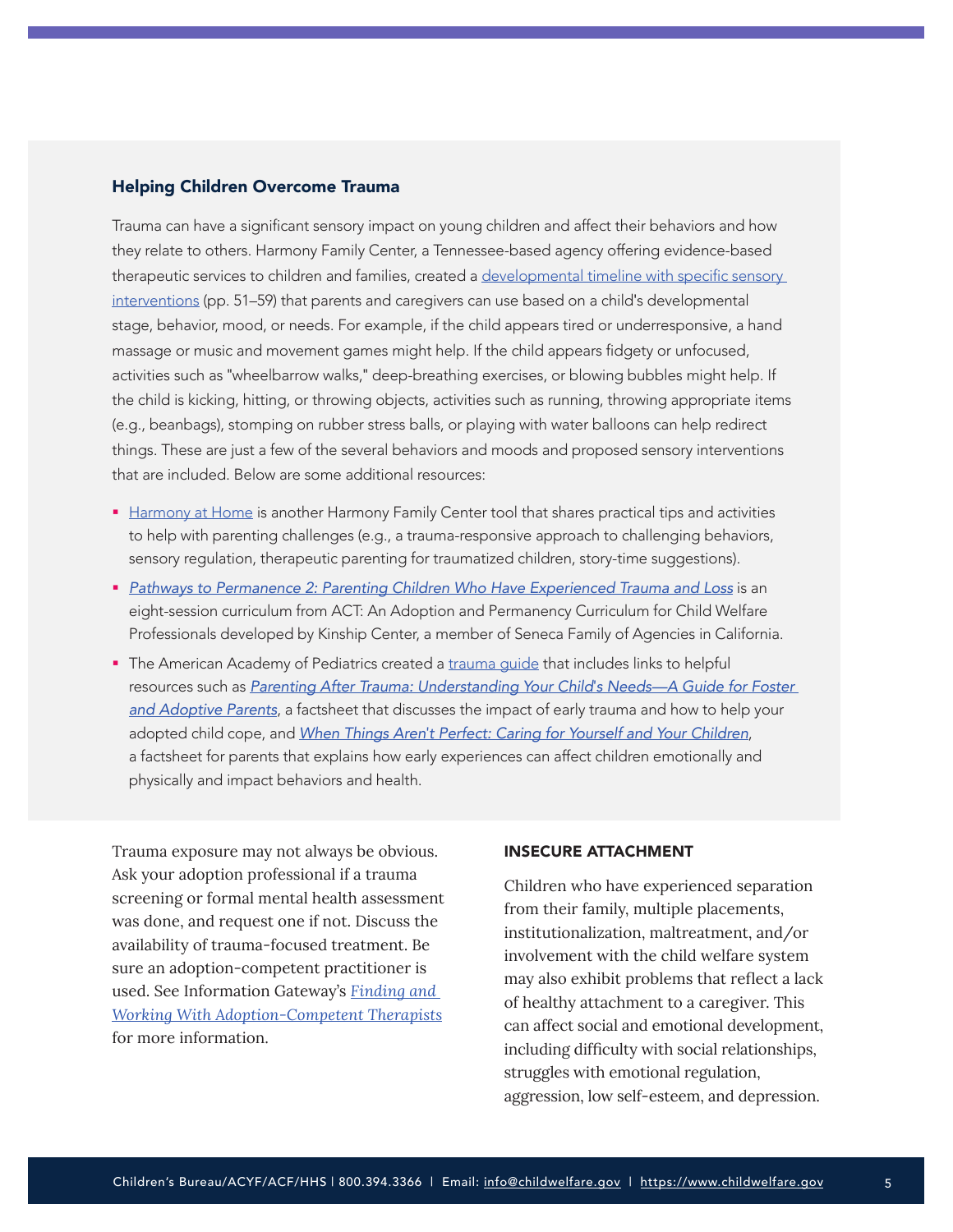You can use knowledge of your child's history and developmental needs to help enhance his or her attachment to you. Making time to offer your child undivided attention, nurturing, and physical closeness can help build attachment and trust. This is particularly important for children who have experienced traumatic life events because positive, healthy relationships with supportive and loving caregivers increase the odds of recovery.

[Nurturing and Attachment](https://www.childwelfare.gov/topics/preventing/promoting/protectfactors/nurture-attach/), an Information Gateway webpage, and [Attachment Issues With](https://creatingafamily.org/adoption/resources/attachment-issues-with-adoption/)  [Adoption,](https://creatingafamily.org/adoption/resources/attachment-issues-with-adoption/) a section on the Creating a Family website, provide additional information.

#### ADOPTION-RELATED FEARS AND FANTASIES

Young children who have already lost one home might be very fearful of losing another. This may lead to increased insecurity. Fears may take the form of sleeping or eating difficulties, nightmares, separation difficulties, nervousness, or increased allergies and illnesses, but there are ways you can build your child's physical comfort level and emotional security. As a means of self-protection to stave off additional hurt or loss, children may also push parents away or severely test limits to see if parents will reject them. Most children are unaware they are doing this. There are several steps you can take to curb this self-defensive behavior:

- **Build a safe environment.** Install nightlights, buy soft cuddly clothing, prepare favorite foods, and give your child extra attention. Try to keep important toys and clothes from your child's past. Establishing consistent routines and rules will also help your child feel safe and secure.
- **Let your child know that you will always be there.** Reassure your child that your family and home are permanent. If your child was

adopted past infancy, he or she may experience separation anxiety. When you leave the house, make sure to point out that your departure is temporary. Offer something of yours, like a watch or bracelet, to get back from your child when you return. This helps a child believe that you really will come home.

- **Acknowledge fantasies.** Many children fantasize about an alternate family life. Some children dream of a "real" mother who never reprimands or a father who serves ice cream for dinner. The fantasies of an adopted child may be more frequent or intense because another set of parents really exists. Accept your child's pretending or wishing without defensiveness.
- **Give your child permission to talk about birth family members and/or wonder about family they have not met.** You can even take the lead by saying, "I wonder whether your birth mom or birth dad likes peanut butter as much as you do" or "I wonder who you got your clear blue eyes from." Teach your preschooler that it is okay to care about both adopted parents and birth parents.
- **Introduce pets and/or encourage interaction with animals.** Interaction with animals can be very therapeutic. Something as simple as holding or petting an animal can help ease anxiety and loneliness. Pets can also help teach children the importance of trust and responsibility, as well as how to regulate emotion (if a child wants to pet a cat, he or she will learn to be calm and not scare the cat away). Children may also discover that once they are able to handle a pet, they are better able to manage their own lives. Monitor early pet experiences as some children may not know how to behave around animals, and this ensures the safety of both your child and the animal.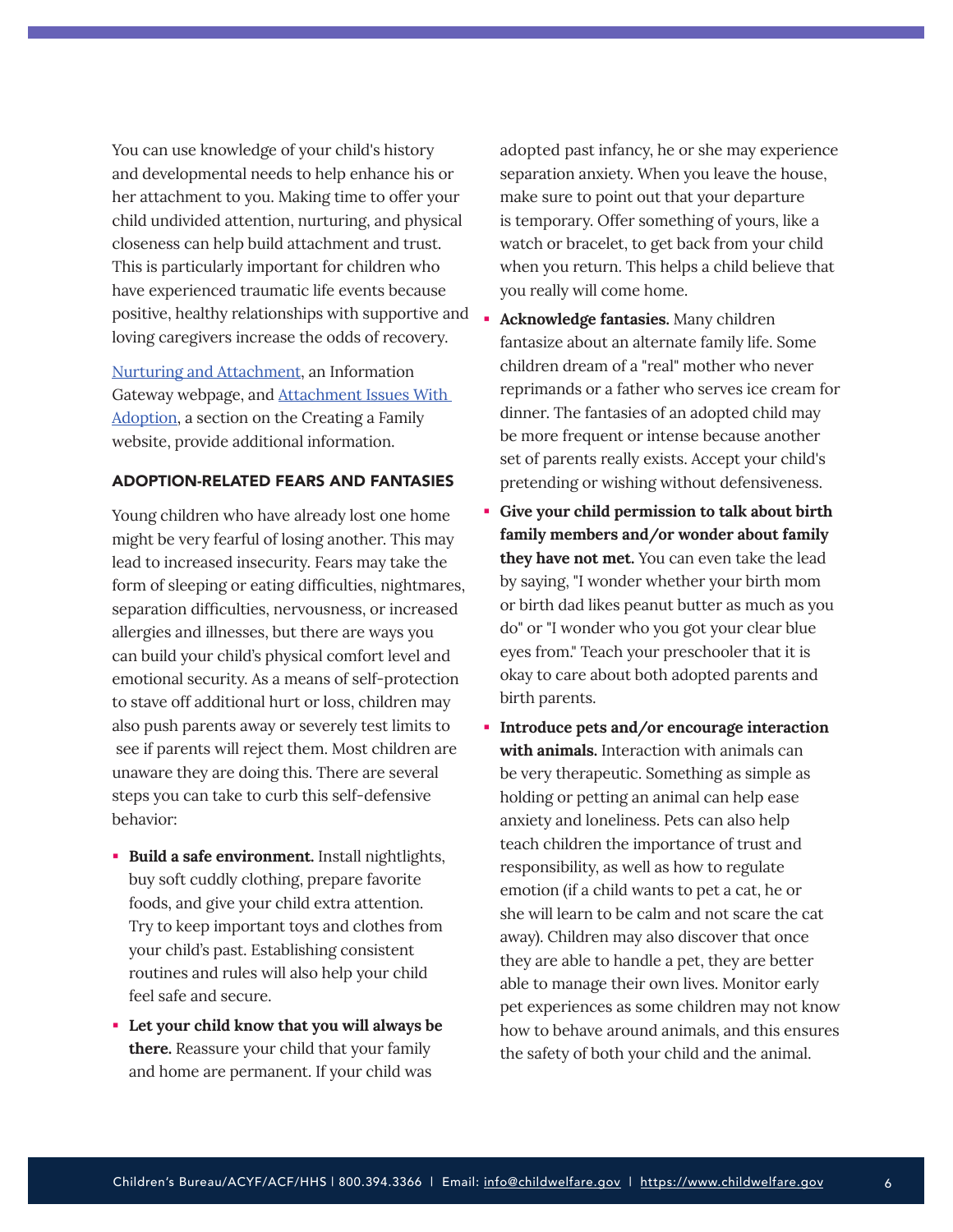#### DAYCARE/PRESCHOOL ISSUES

Aside from parents and immediate family, school is often the most consistent and predictable part of a child's life. So, for children who may have experienced traumatic life events, such as child maltreatment, separation from loved ones, and/or multiple moves, a structured classroom environment that includes interaction with supportive adults can help children develop resilience and improve in other emotional, behavioral, and social areas. However, parents may need to help school staff be more aware of and sensitive to the needs of adoptive families. Certain assignments may be difficult for adopted children, such as bringing baby photos to school. Ask that adoption be included in materials and discussions. Consider donating appropriate picture books about adoption, and help teachers learn positive adoption language

## DISCIPLINE CONSIDERATIONS

The purpose of discipline is to teach, reteach, and assist children in developing their own internal controls. Discipline should take into account your child's abilities, learning styles, and family history. There are many resources available to help parents learn and use positive discipline. This section provides information about a few specific strategies that may be particularly useful for parents of adopted children.

Parents with children who have been abused or neglected need to be especially careful. Physical punishment and threats of physical punishment should not be used as forms of discipline. See Information Gateway's *[Parenting Children and Youth Who Have](https://www.childwelfare.gov/pubs/parenting-CAN/)  [Experienced Abuse or Neglect](https://www.childwelfare.gov/pubs/parenting-CAN/)* for information and resources on disciplining a child who has been maltreated.

## ESTABLISH ROUTINES AND RULES

Young children thrive on consistency and routine. Routines and rules help children begin to organize their worlds and regulate their own emotions; they can be especially helpful for children whose worlds previously felt chaotic. Children are generally more cooperative and secure when they know what to expect.

Preschool children need just a few simple rules to promote child safety and family harmony. From the moment your child joins your family, establish the household routines that will ease everyday life. Routines for meals and bedtime are especially important. Be patient when explaining and demonstrating your rules and routines. Be cautious about varying the routines until you are sure your child is used to them and feels secure. For example, it might be in your child's and your family's best interests to decline a dinner invitation at another's family home until a routine is established.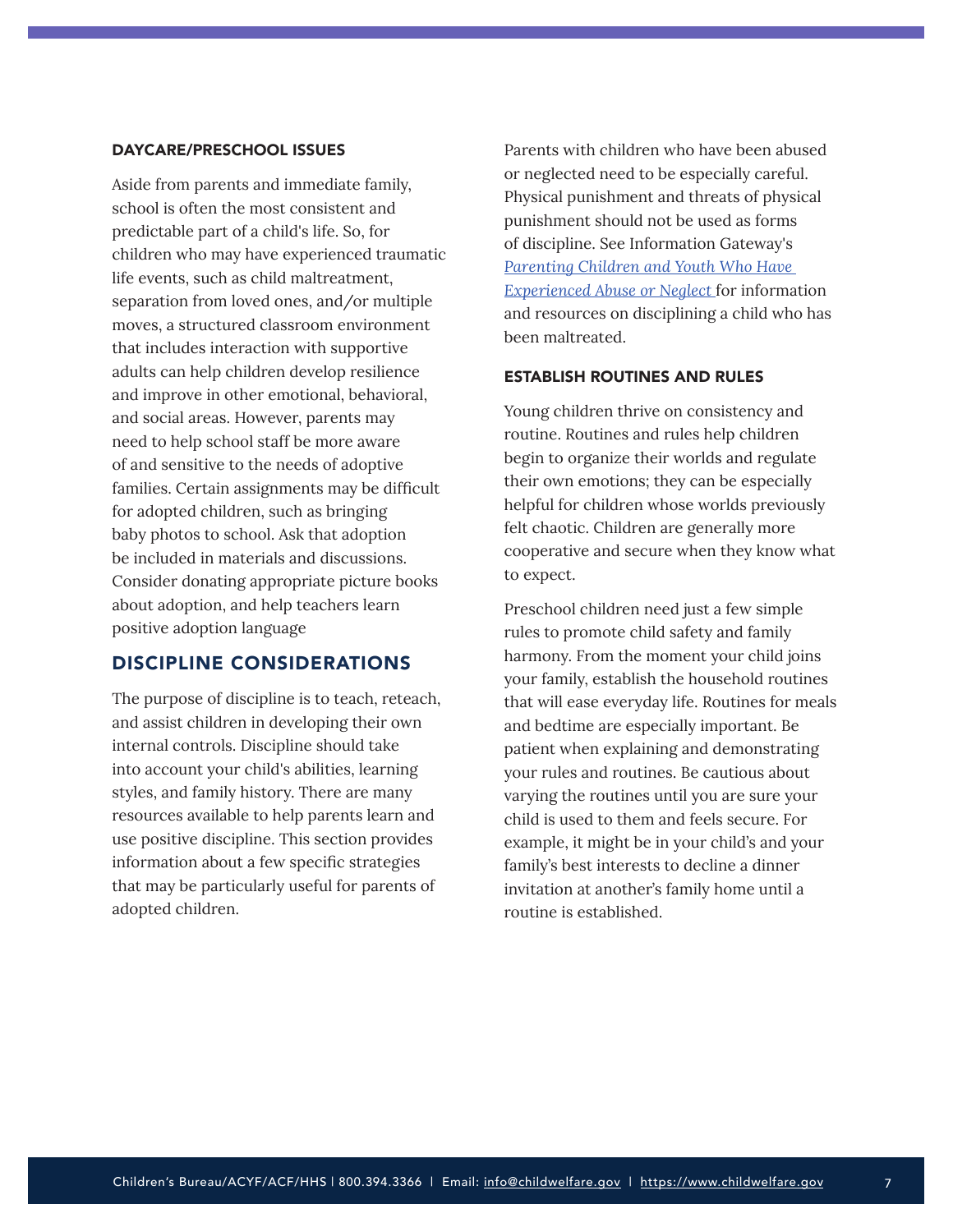#### <span id="page-7-0"></span>USE DEVELOPMENTALLY APPROPRIATE REWARDS AND CONSEQUENCES

Children respond better to praise and positive attention and rewards than to scolding or correcting. Preschoolers love being told that they have done something well. Praise reinforces positive behaviors, and children will seek more chances for praise. Try to let your child know ahead of time of what the consequences of specific actions will be so they have a chance to choose the desired behavior.

## Is *your* discipline negative or positive?

Instead of threatening, for example, "You can't go to the park tomorrow if you don't pick up your toys," do you try to motivate your child by saying "Why don't you pick up your toys so we can go to the park together tomorrow"? Can you think of another way to encourage your child?

Do you warn, for example, "No TV later if you're not quiet while I make this important phone call"? or do you encourage this way: "I need to make an important phone call. I know I can count on you to be quiet so we can watch TV later"? Can you think of another way to use positive encouragement?

Be sure to notice and praise *specific* behaviors. For example: "You did a great job waiting your turn" is more effective than "You're a good girl." In fact, nonspecific labels such as "good girl" may backfire with adopted children who were neglected or abused. Their self-esteem may be so low that they cannot believe they are good or worthy.

As preschoolers mature, they begin to see the connection between cause and effect. With this ability, they are ready to learn through both *natural* and *logical* consequences. Natural consequences occur without parental intervention. The natural consequence of leaving a toy outside overnight might be that it gets rusty or stolen. Logical consequences are determined by the parent. For example, a logical consequence of running into the street may be to come inside for the rest of the afternoon.

When using logical consequences, it is important to be extra sensitive to a child who has experienced poverty or neglect. For such a child, the loss of a toy might seem so tragic that it interferes with the lesson to be learned. Coach, explain, and give second chances. If your child was prenatally exposed to alcohol, he or she may have extra difficulty understanding the connections between actions and consequences. Work with a knowledgeable therapist or parent coach to develop an appropriate discipline strategy.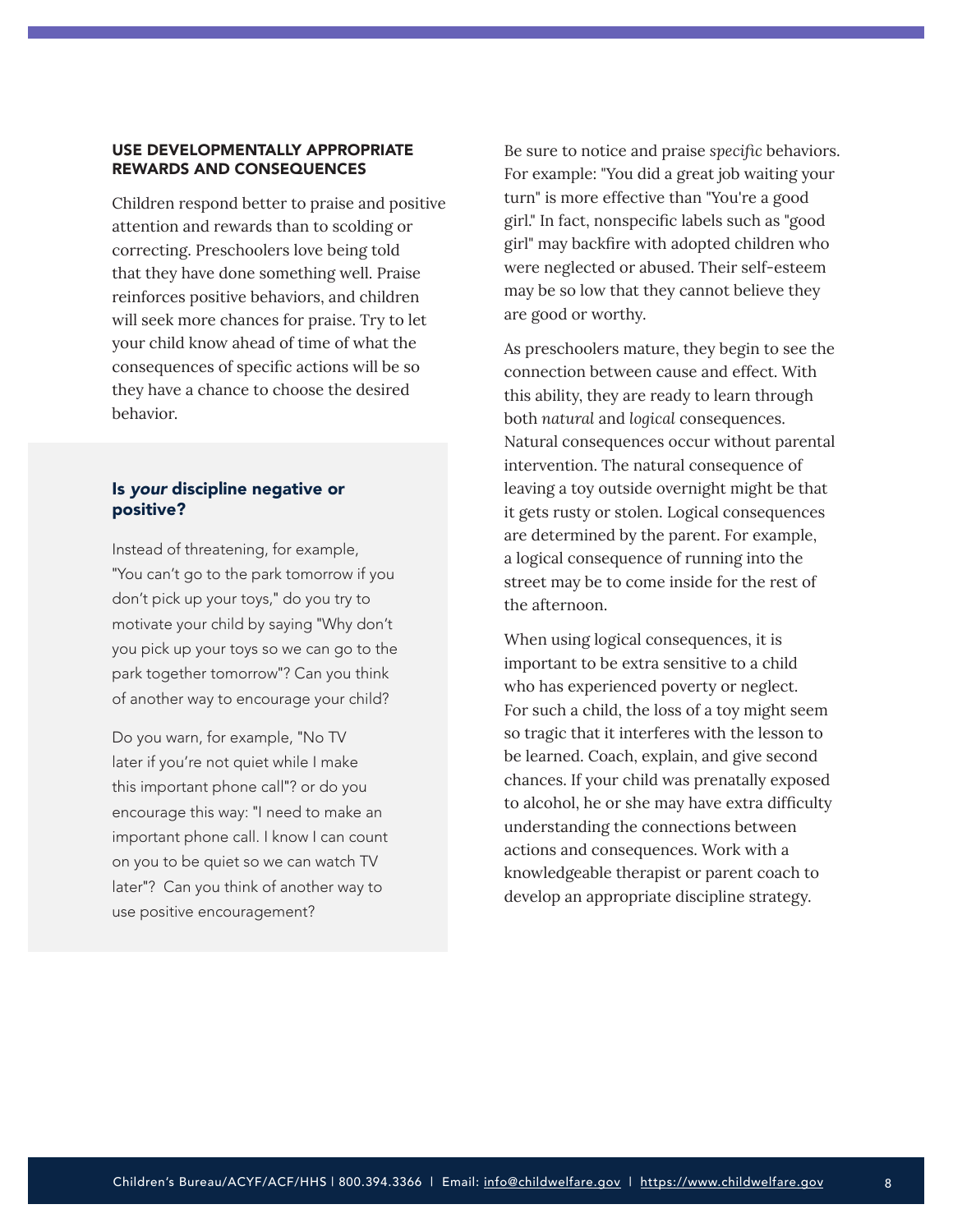## Use *Time In* Versus *Time Out*

Many parents and teachers of preschoolers like to use a brief period of isolation to help a child regain self-control. This is known as *time out*. For children who have developed a secure attachment to others, a few minutes of *time out* are often effective. These children don't like to be alone, and they will improve their behavior quickly so that they can rejoin the group. If you use *time out* for your 3- to 5-year-old, keep it short, and remain in sight of your child.

The *time out* method is not, however, the best approach for children who have been neglected, abused, or institutionalized. The main challenge in parenting these children is to help them form healthy attachments. In these cases, use the *time-in* method. *Time in* is useful because it avoids distancing kids from parents, playmates, and the rest of the family. When your preschooler's behavior indicates out-of-control emotions, take him or her aside and say: "Time in. You need to stay right here with me until you are ready to join the group." Keep the child physically close to you until he or she is calmer. If the child is extremely agitated, you may need to sit him or her securely on your lap. This will send the message, "You are having a hard time with control. I am here to help you." (Taking [a Time-In With Your Child](https://www.rainbowkids.com/adoption-stories/taking-a-time-in-with-your-child-648), a how-to guide developed for parents by Rainbow Kids, an adoption and child advocacy group, offers useful tips.) Attending parenting classes or reading parenting books specific to adoption, attachment, or children exposed to trauma also will be helpful.

The Information Gateway website hosts a section on [Parent Education Programs](https://www.childwelfare.gov/topics/preventing/prevention-programs/parented/) that offers helpful resources, and the Center for Parenting Education provides related articles, including "[Limit Setting](https://centerforparentingeducation.org/library-of-articles/baby-through-preschool-articles/limit-setting-vs-discipline-whats-the-difference/)  [vs. Discipline: What's the Difference](https://centerforparentingeducation.org/library-of-articles/baby-through-preschool-articles/limit-setting-vs-discipline-whats-the-difference/)" and "[Consequences for Preschoolers](https://centerforparentingeducation.org/library-of-articles/baby-through-preschool-articles/consequences-preschoolers/)". See also the [Parenting](https://creatingafamily.org/adoption/resources/parenting-adopted-children-challenging-behavior/)  [Adopted Children With Challenging Behavior](https://creatingafamily.org/adoption/resources/parenting-adopted-children-challenging-behavior/) webpage on the Creating a Family website. The Harmony Family Center shares practical tips and activities in its [Harmony at Home](https://www.harmonyfamilycenter.org/harmony-at-home) resource to help with discipline challenges in children dealing with trauma (e.g., a trauma-responsive approach to challenging behaviors, sensory regulation, therapeutic parenting for traumatized children, storytime suggestions).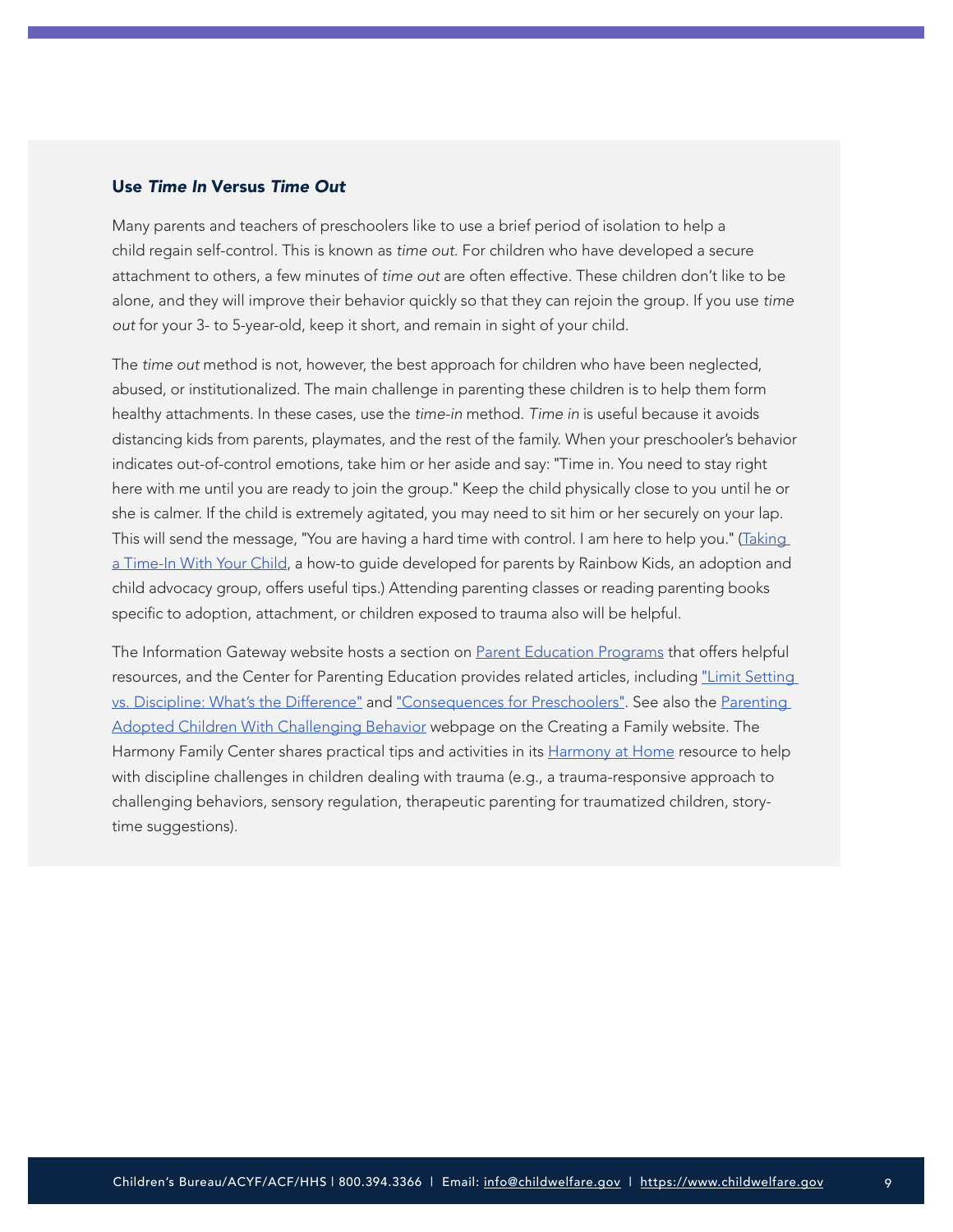## <span id="page-9-0"></span>TALKING OPENLY ABOUT ADOPTION

Projecting an attitude of normalcy and comfort surrounding adoption will help your child explore his or her own feelings and fears. With young children, how you say something matters as much—or more—than what you say. Stay relaxed and matter of fact. Your tone of voice is important. Parents who tense up when the topic of adoption is raised may send the message that something is wrong with being adopted. Similarly, keeping information "secret" implies that adoption is negative, bad, or scary. Remember, it's okay if you don't know the answer to your child's questions—just be honest and tell them that—but it's never okay to make up details about your child's past. This section provides strategies to help you communicate effectively with your preschooler.

**Preschoolers love stories.** Chances are your child will want to hear their own adoption story—again and again. These years are a great time to practice approaching the topic comfortably and honestly. Preschoolers are limited in how much they can understand about adoption, so simple explanations will work best. Be concrete and use props, such as dolls, simple drawings, and story books. Remember that young children may not be ready to hear all the details regarding their adoption, particularly upsetting details relating to their early treatment or their birth family.

**Keep it simple.** Preschoolers generally feel good about having been adopted but may still have questions. At this age, they are beginning to question where babies come from. The most important idea for the preschooler to grasp is that he or she was born to another set of parents and now lives with your family. (Some adopted preschoolers have thought that they were not born.) You can help your child understand this idea using clear and simple explanations. ("Babies grow in a special safe place inside their birth mothers' bodies.") Don't worry if they initially reject the explanation.

**Word choice matters.** Children this age are also self-centered and concrete in their thinking. They often blame themselves for life events. Language is an important consideration whenever discussing adoption, both with your child and in response to other people's questions when your child is present. Tell the adoption story in words that will help him or her build a positive identity, calm fears, and understand his or her personal story.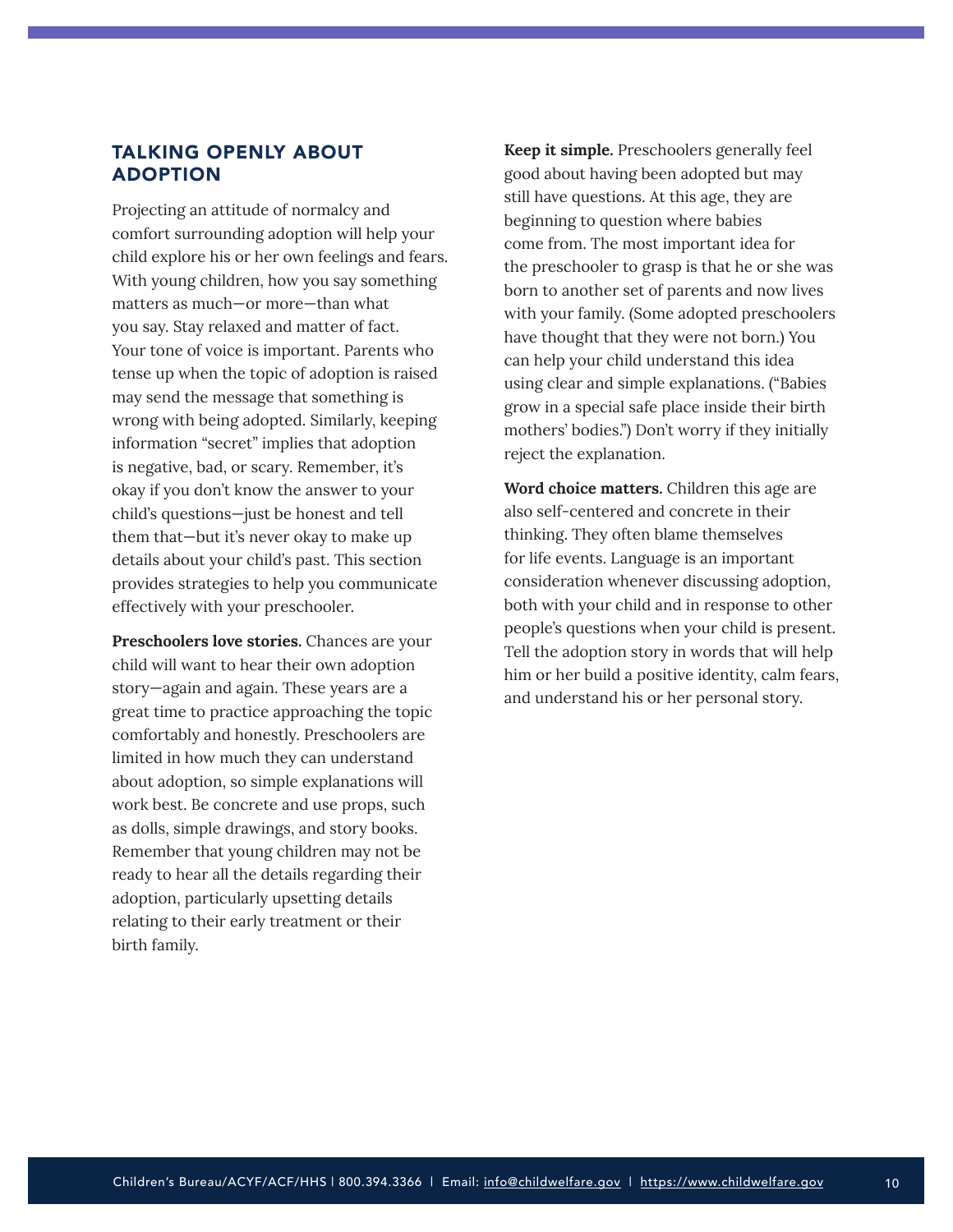## How to Talk About Adoption

CONSIDER THE FOLLOWING WORD CHOICES:



[Talking About Adoption](https://www.childwelfare.gov/topics/adoption/adopt-parenting/talking/), a section on the Information Gateway website, offers several helpful resources. See also the article from Creating a Family, ["Talking About Adoption Part 1: Talking With](https://creatingafamily.org/adoption-category/talking-adoption-part-1-talking-0-5-year-olds/)  [0-5 Year Olds](https://creatingafamily.org/adoption-category/talking-adoption-part-1-talking-0-5-year-olds/)," which is the first of the four-part series, *Talking With Children About Adoption*.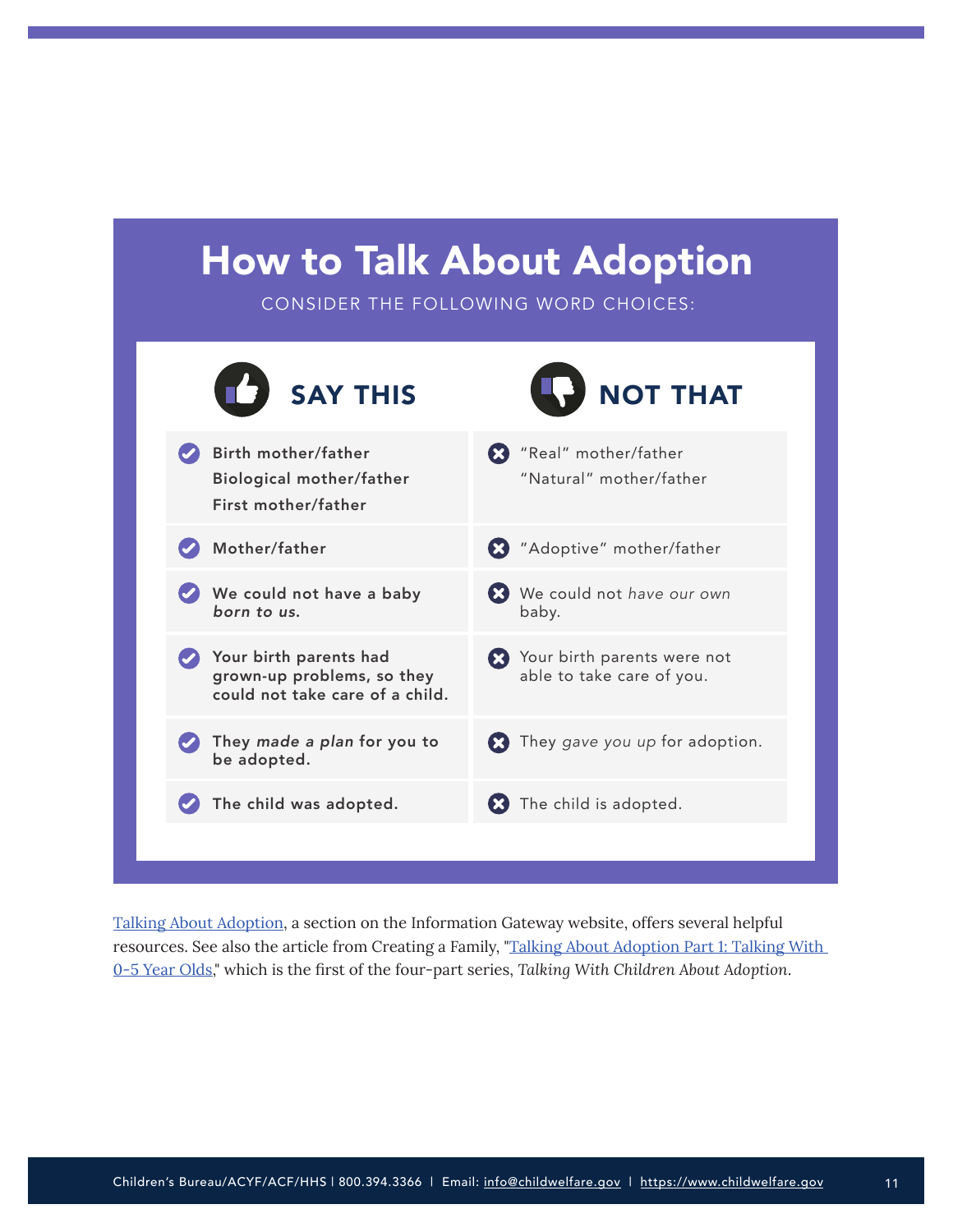#### CREATE A LIFEBOOK

A "lifebook" contains the background and story of your child's life. It is a sort of personal history book, where your child can collect pictures of important people, places, and events, as well as objects and other memorabilia that have a personal meaning and helps answer, "Who am I?" See the Lifebooks [section](https://www.childwelfare.gov/topics/adoption/adopt-parenting/lifebooks/) of the Information Gateway website for resources, tips, and samples.

## SUPPORT BIRTH FAMILY RELATIONSHIPS

When children have contact with their birth parents, siblings, or other relatives, it can have great benefits for the adoption constellation the adoptee, the adoptive family, and members of the birth family. The child's best interests should always guide when and how contact occurs. Information Gateway's [Maintaining](https://www.childwelfare.gov/topics/adoption/preplacement/adoption-openness/)  [Connections With Birth Families in Adoption](https://www.childwelfare.gov/topics/adoption/preplacement/adoption-openness/) webpage offers several related resources for establishing and preserving these important relationships.

## HELP YOUR CHILD WITH POSTADOPTION **CONTACT**

Adoptive parents sometimes worry about maintaining relationships with the birth family (i.e., Will their child prefer the birth parent? Will the child reject the adoptive family? Can the child become confused about having two families?). As a result, adoptive parents may initially be hesitant to maintain contact. It is important to always consider the best interests of your child in these relationships and consult your adoption professional for guidance. Contact with the birth family helps a child develop his or her identity, build self-esteem, and feel more—not less—attached to the adoptive family.

Preschool-age children have limited understanding of their relationship to their birth parents (e.g., one little boy explained, "Susan is my *birthday mother* because she comes to my birthday parties.") Help your preschooler see that these other parents or relatives are an important part of their lives. Speak of them respectfully and comment on their positive qualities. Seeing that you value his or her birth relatives or previous caregivers will help your child feel better about him- or herself and closer to you. Children attach and bond with those who love and care for them daily, and relationships with birth families need not be threatening to adoptive parents. Information Gateway's [Maintaining Connections With Birth](https://www.childwelfare.gov/topics/adoption/preplacement/adoption-openness/)  [Families in Adoption](https://www.childwelfare.gov/topics/adoption/preplacement/adoption-openness/) webpage provides related resources.

#### MAINTAINING CONNECTIONS IN RACIALLY OR CULTURALLY DIVERSE ADOPTIONS

In racially or culturally diverse adoptions, cultivating relationships with individuals from your child's background, and connections where possible and appropriate, may be particularly important in helping a child develop a positive self-identity. If your child has no known birth family member contacts, show your interest in trying to find as much information about your child's background as you can. If adopted internationally, help your child learn about his or her country of origin—its culture, history, language, native foods and manner of dress, and current events. Talk about the possibility of a future family trip there, if financially possible.

If your child is from a different race or heritage than you, help them to build relationships with individuals who share their background. This will help provide them with positive role models and build healthy self-esteem and identity.